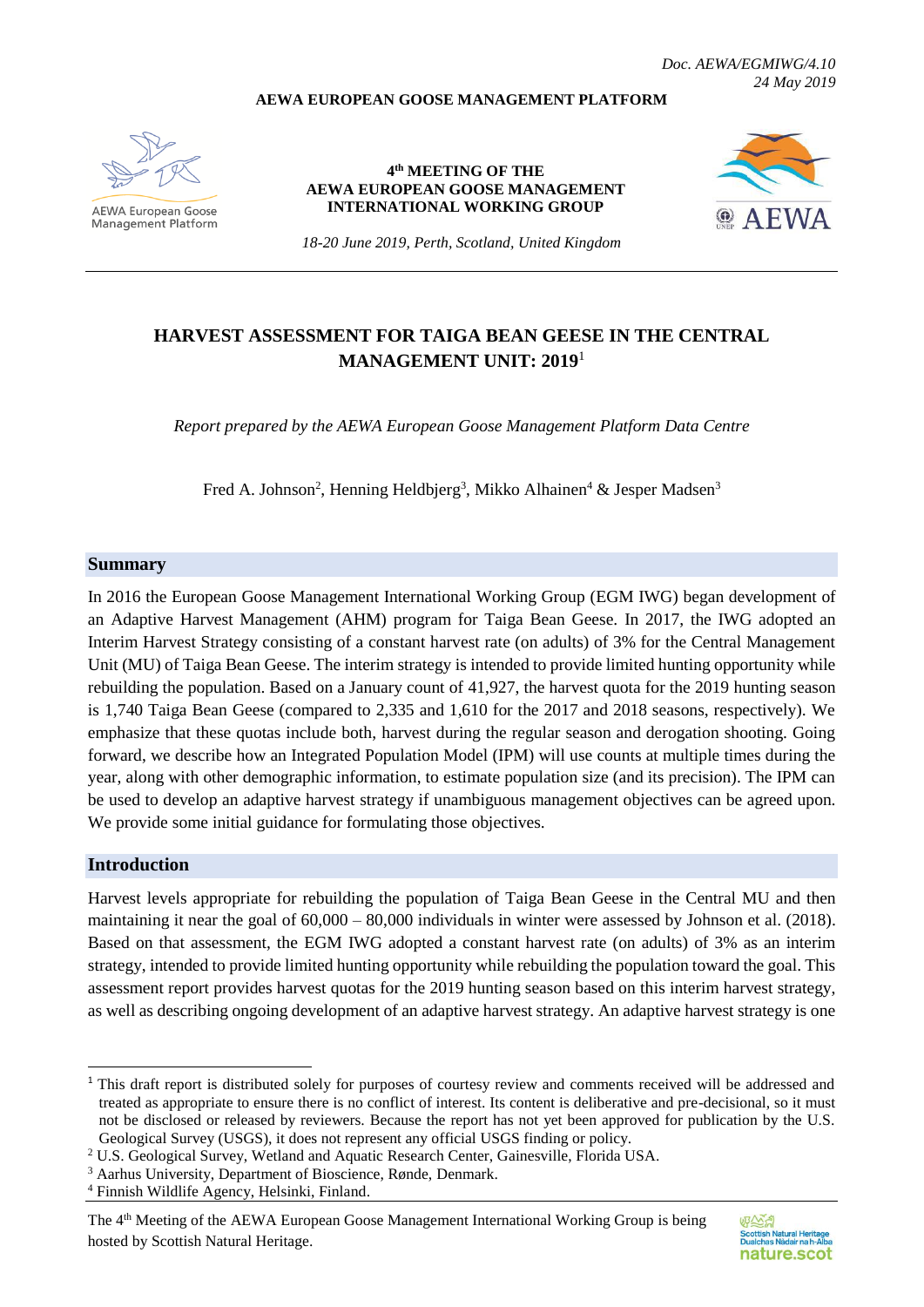in which the harvest rate can vary each year with changes in population size. Moreover, an adaptive harvest strategy evolves over time as learning accrues from population monitoring programs.

#### **Methods**

The age-structured model for Taiga Bean Geese developed by Johnson et al. (2018) provides the foundation for prescribing harvest quotas (Fig. 1). In addition to accounting for age at first breeding, this model allows for age-specific survival rates and for young-of-the-year that may be more vulnerable to harvest than older birds (Baldassarre 2014).



*Figure 1. Life cycle of Taiga Bean Geese based on a January anniversary date.* The three age classes represented are young (Y, birds aged 0.5 years), juvenile (J, birds aged 1.5 years) and adults (A, birds aged  $\geq$ 2.5 years). Vital rates are survival in the absence of harvest, s, the harvest rate of birds that have survived at least one hunting season, h, and the reproductive rate, γ.

The matrix model representation of the life cycle is:

$$
\begin{bmatrix} Y_{t+1} \\ J_{t+1} \\ A_{t+1} \end{bmatrix} = \begin{bmatrix} 0 & 0 & \gamma s_a (1-2h) \\ s_y (1-h) & 0 & 0 \\ 0 & s_y (1-h) & s_a (1-h) \end{bmatrix} \begin{bmatrix} Y_t \\ J_t \\ A_t \end{bmatrix},
$$

where *t* represents year. After revising the model of Jensen (1995) to account for the lack of a terminal age class, the density-dependent matrix model with harvest is:

$$
\vec{N}_{t+1} = \underline{h}_t \left( \vec{N}_t + \underline{D}_t \left( \underline{M} \vec{N}_t - \vec{N}_t \right) \right),
$$

where N is the vector of age-specific population sizes. In this model, the transition matrix *without* harvest or density dependence is:

$$
\underline{M} = \begin{bmatrix} 0 & 0 & \gamma s_a \\ s_y & 0 & 0 \\ 0 & s_j & s_a \end{bmatrix}.
$$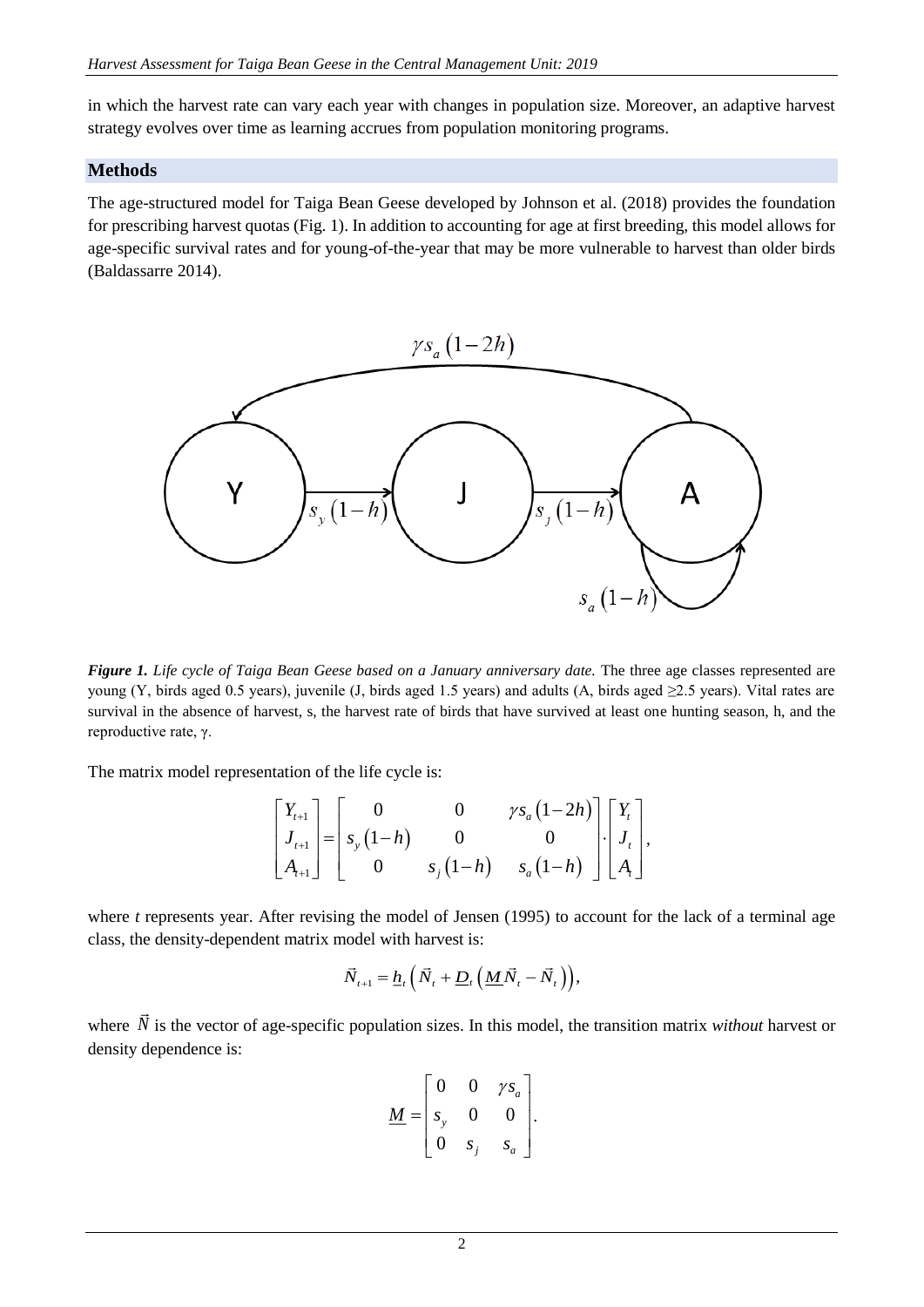Non-linear, age-specific density-dependence is:

$$
\underline{D}_{t} = \begin{bmatrix} 1 - \left(\frac{Y_{t}}{K_{y}}\right)^{\theta} & 0 & 0 \\ 0 & 1 - \left(\frac{J_{t}}{K_{j}}\right)^{\theta} & 0 \\ 0 & 0 & 1 - \left(\frac{A_{t}}{K_{a}}\right)^{\theta} \end{bmatrix},
$$

where  $K_i = p_i K$ , with  $p_i$  specified by the stable age distribution of  $M$ , for  $i \in \{Y, J, A\}$ . The assumption of age-specific carrying capacities helps keeps the relative sizes of the age classes within biologically realistic bounds.

Following net growth in the population, we assume that young-of-the-year are twice as vulnerable to harvest as older birds; thus, the matrix of survival from harvest is:

$$
\underline{h}_t = \begin{bmatrix} 1-2h_t & 0 & 0 \\ 0 & 1-h_t & 0 \\ 0 & 0 & 1-h_t \end{bmatrix}.
$$

Absolute harvest is then a function of the harvest rate of adults and subadults,  $h_t$ , and the fall flight of each age class:

$$
H_t = h_t \left( 2Y_t^F + J_t^F + A_t^F \right).
$$

The fall flight in turn is calculated by assuming that net population growth precedes harvest:

$$
\vec{N}_t^F = \vec{N}_t + \underline{D}_t \left( \underline{M} \vec{N}_t - \vec{N}_t \right).
$$

We parameterized the population model using the methods described by Johnson et al. (2018). Only a distribution of predicted survival rates for adults was available, but we assume that average survival from natural causes is the same among all age classes after birds survive their first winter. Estimates of demographic parameters are provided in Table 1. Harvest quotas were calculated for 100,000 random samples of model parameters from their associated probability distributions. The median harvest quota and 95% credible interval were calculated from these 100,000 samples. We assumed that the age structure associated with a specified population size was drawn from a Dirichlet distribution with parameters equivalent to the proportional stable age distributions associated with the sampled transition matrices; therefore, harvest quotas represent approximations because the true age structure of the population is unknown.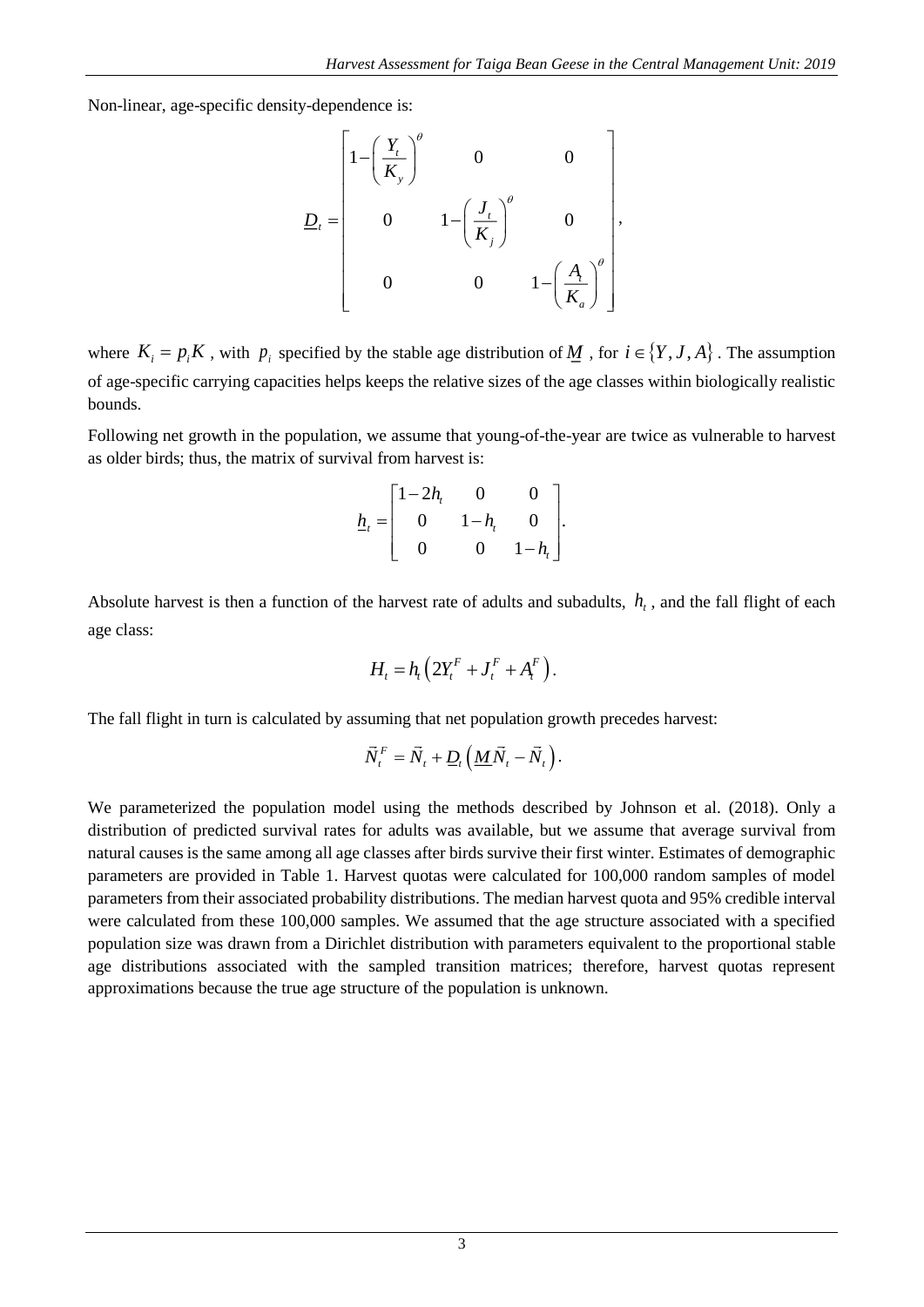| <b>Parameter</b>       | 2.5%  | 50%   | 97.5% |
|------------------------|-------|-------|-------|
| $S_{\{y,j,a\}}$        | 0.775 | 0.885 | 0.941 |
| $\gamma$               | 0.285 | 0.511 | 1.040 |
| $\theta$               | 0.613 | 2.354 | 9.028 |
| $K_{v}$ (in thousands) | 15.0  | 21.7  | 31.6  |
| $K_i$ (in thousands)   | 12.1  | 16.6  | 22.7  |
| $K_a$ (in thousands)   | 45.1  | 55.0  | 64.7  |

*Table 1. Model-based demographic parameters of Taiga Bean Geese in the Central MU (medians and 95% credible interval) as estimated by the methods of Johnson et al.* (2018). See model descriptions in text for an explanation of the parameters.

## **Harvest Quota for the 2019 Hunting Season**

The interim harvest strategy agreed to by the EGM IWG relies on the matrix model described above, the January count, and a constant harvest rate on adults of 3%. Using this strategy, harvest quotas increase nonlinearly with population size (Figure 2). We note that this strategy was *not* derived based on an explicit formulation of management objectives, and thus is not designed to maintain the population near the goal of 70,000. Rather, it is viewed as an interim harvest strategy, intended to allow some limited hunting opportunities while the population recovers.

According to the constant harvest-rate strategy, the harvest quota for the 2019 season is 1,740 (95% CI: 1,591 – 1,972), based on the January 2019 count of 41,927 Taiga Bean Geese (Heldbjerg et al. 2019) (Table 2). For comparison, the 2017 quota was 2,335 (95% CI: 2,123 – 2,645) and the 2018 quota was 1,610 (95% CI: 1,472 – 1,825). Table 2 provides the allocation of the 2019 harvest quota among range states based on the agreed upon proportions of 15% for Russia, 49% for Finland, 26% for Sweden, and 10% for Denmark. We emphasize that these quotas include both harvest during the regular season and derogation shooting.

*Table 2. State-specific harvest quotas (median and 95% credible interval) of Taiga Bean Geese in the Central MU for*  the 2017, 2018, and 2019 hunting seasons, given a target adult harvest rate  $h = 0.03$  and agreed-upon harvest *allocation.*

| <b>State</b>   | 2017  |                     | 2018        |                     | 2019         |                     |
|----------------|-------|---------------------|-------------|---------------------|--------------|---------------------|
|                | Quota | $(95\% \text{ CI})$ | Quota       | $(95\% \text{ CI})$ | <b>Quota</b> | $(95\% \text{ CI})$ |
| Russia         | 350   | $(319 - 397)$       | 241         | $(221 - 274)$       | 261          | $(239 - 296)$       |
| Finland        | 1144  | $(1040 - 1296)$     | 789         | $(721 - 894)$       | 852          | $(779 - 966)$       |
| Sweden         | 607   | $(552 - 688)$       | 419         | $(383 - 475)$       | 452          | $(414 - 513)$       |
| <b>Denmark</b> | 233   | (212 – 264)         | 161         | $(147 - 183)$       | 174          | $(159 - 197)$       |
| <b>Total</b>   | 2335  | $(2123 - 2645)$     | <b>1610</b> | $(1472 - 1825)$     | 1740         | $(1591 - 1972)$     |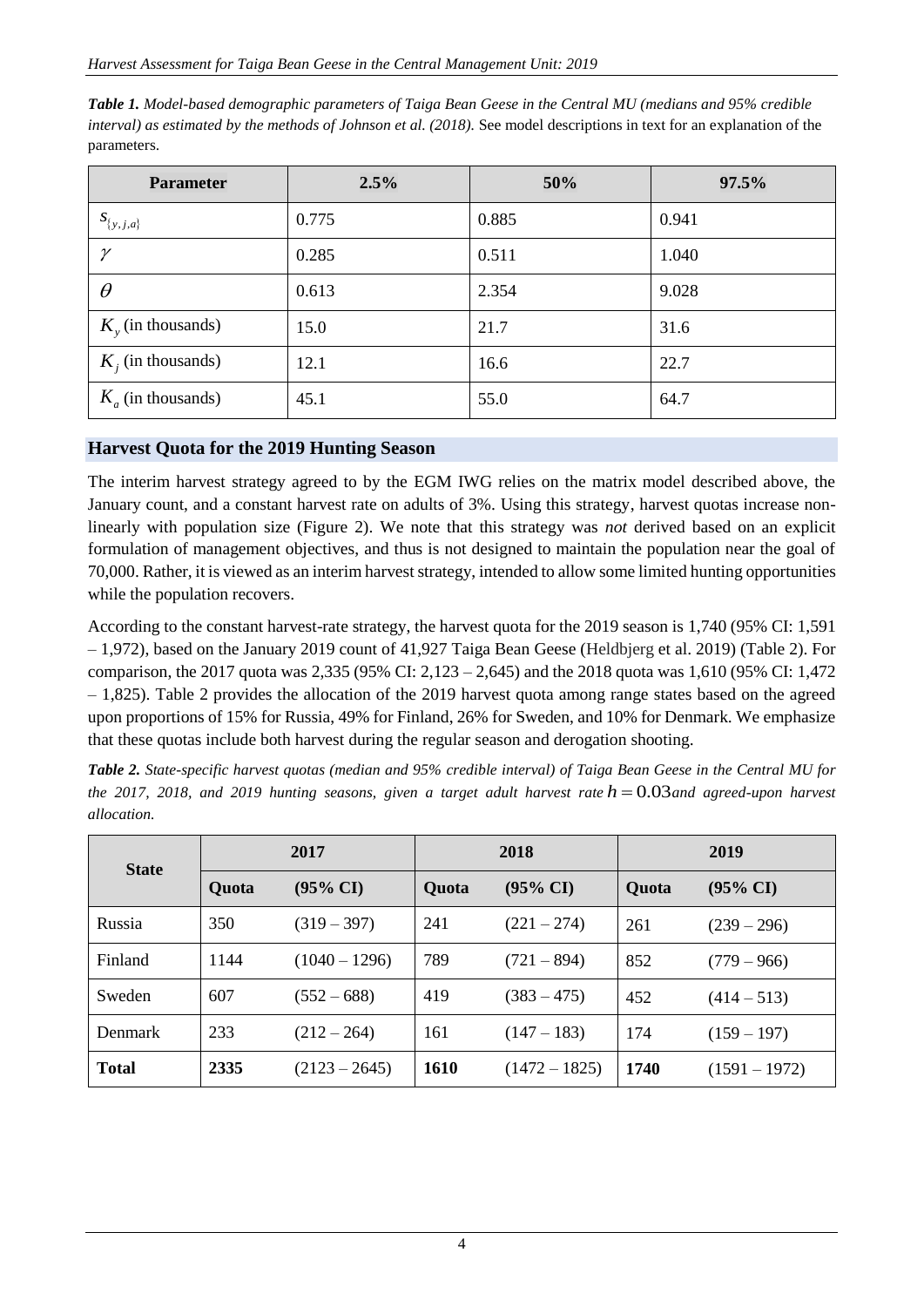

*Figure 2. Median harvest quotas and 95% credible interval for a range of Taiga Bean Goose population sizes in the Central MU in January based on a target adult harvest rate*  $h = 0.03$ .

# **Development of an Adaptive Harvest Strategy**

The interim, constant harvest-rate strategy is prescribed, rather than derived based on agreed-upon management objectives. It also does not incorporate a formal mechanism for learning. Development of an adaptive harvest strategy thus requires a dynamic model that can be updated based on monitoring data, as well as explicit and quantifiable management objectives. The next two sections address those needs.

*Integrated population model* – IPMs have many advantages over traditional approaches to modeling, including the proper propagation of demographic uncertainty, better precision of demographic rates and population size, the ability to handle missing data and estimate latent (i.e. unobserved) variables, and the capacity to guide development of monitoring programs. Moreover, use of a Bayesian estimation framework for IPMs provides a natural framework for adaptation, in which model parameters can be updated over time based on observations from operational monitoring programs. We plan to rely on the discrete theta-logistic model described by Johnson et al. (2018) rather than on the age-specific matrix model described above. Application of the matrix model for adaptive harvest management would require more monitoring information than is currently available (i.e. age structure of the population). Fortunately, the theta-logistic model appears to provide reasonable management performance even if the population is age structured (Johnson et al. 2018).

A key consideration in constructing the IPM is how to account for abundance that is observed at multiple times during the annual cycle, especially because seasonal demographic data are unavailable. Estimates of abundance of Taiga Bean Geese are currently available in January, March, and October (albeit with a level of corruption due to inclusion of some tundra bean geese). From a biological perspective, we would expect October abundance to be the highest, followed by January and then by March (i.e. reproduction and a limited harvest occurs between March and October; only mortality occurs between October and March). Generally, October counts are highest, but January counts in Sweden (which has the most complete data and harbors most of the geese in January) are lower than the counts in Sweden in March, which is not biologically plausible (i.e. the January counts may be biased low) (Figure 3). It is well known that Taiga Bean Geese winter in Germany and Poland, where they aren't counted. It is suggested that harsh winters drive more birds into Germany and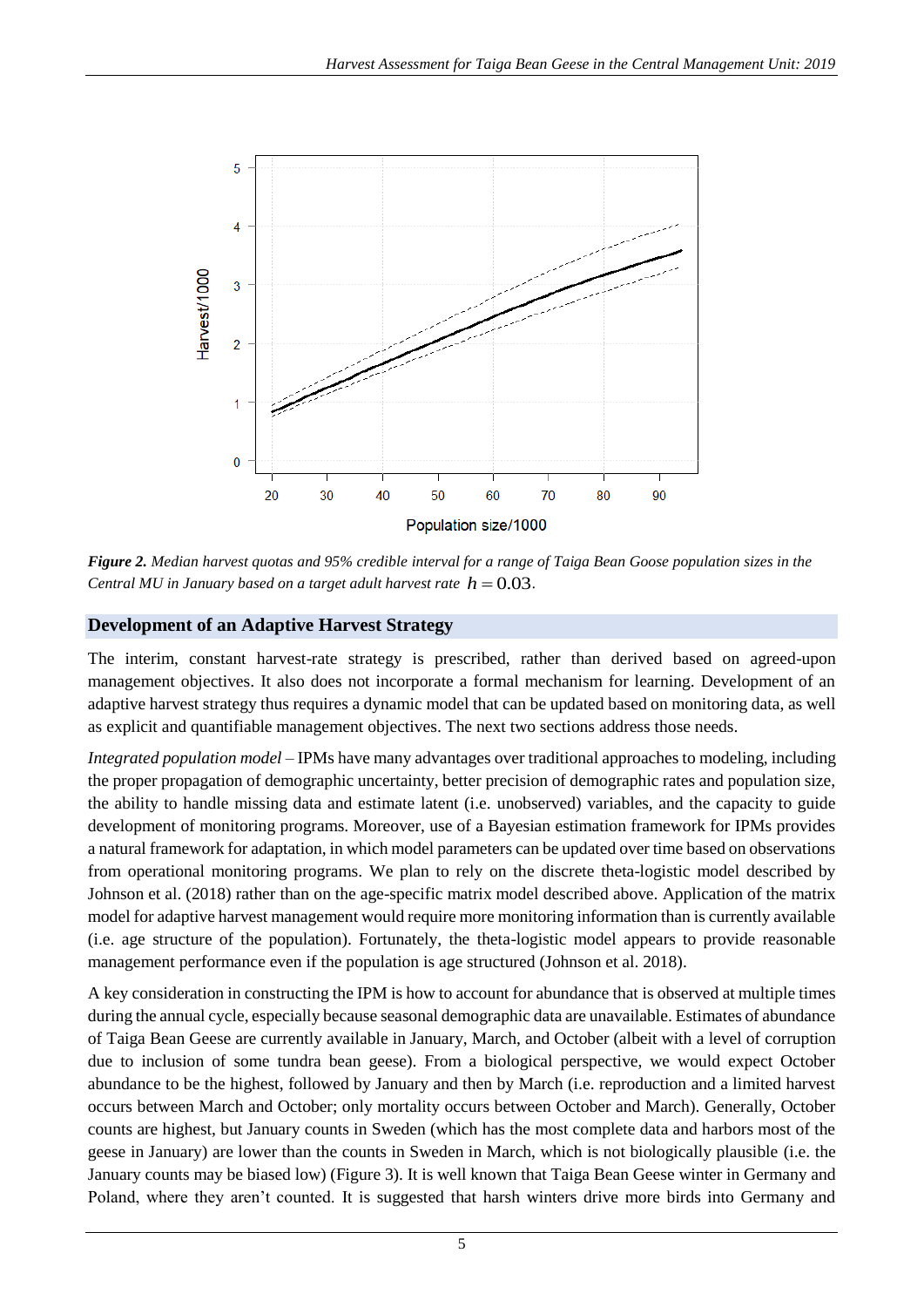Poland, a conclusion supported by the positive relationship between the January count and January temperature in Sweden (Figure 4). An additional concern with the January count is the unknown portion of the harvest occurring between October and January. In 2018, 44% of the harvest in Sweden occurred in this period, but data are only available for a single year and there was reason to suspect that this proportion could be much higher in other years. Therefore, for a prototype IPM we will restrict our attention to the March and October counts; January counts may be considered in future iterations of the IPM if ways can be found to deal with the two issues identified.



*Figure 3. Counts of Bean Geese in Sweden, 1977-2019 (Sources: http://www.zoo.ekol.lu.se/waterfowl/GooseInv /gcount2.htm, https://www.fageltaxering.lu.se/sites/default/files/files/Rapporter/inventeringsjofaglargass2017\_18.pdf, Ulf Skylberg and Leif Nillson, personal communication).*

We will consider March abundance as the start of the breeding season and the annual cycle. The challenge is to reframe the theta-logistic model, which only predicts *annual* change in abundance, to one that will predict population size at other times during the year; October in this case. We show how this can be done, initially assuming no density dependence in survival or production, and then accounting for density dependence. In this approach we make a limited number of tentative assumptions:

- (1) All production occurs between March and October;
- (2) Natural mortality is evenly distributed throughout the year;
- (3) Density-dependence acts on both production and annual survival and is based on abundance in March; and
- (4) The Finnish harvest represents the number of birds taken prior to the October count.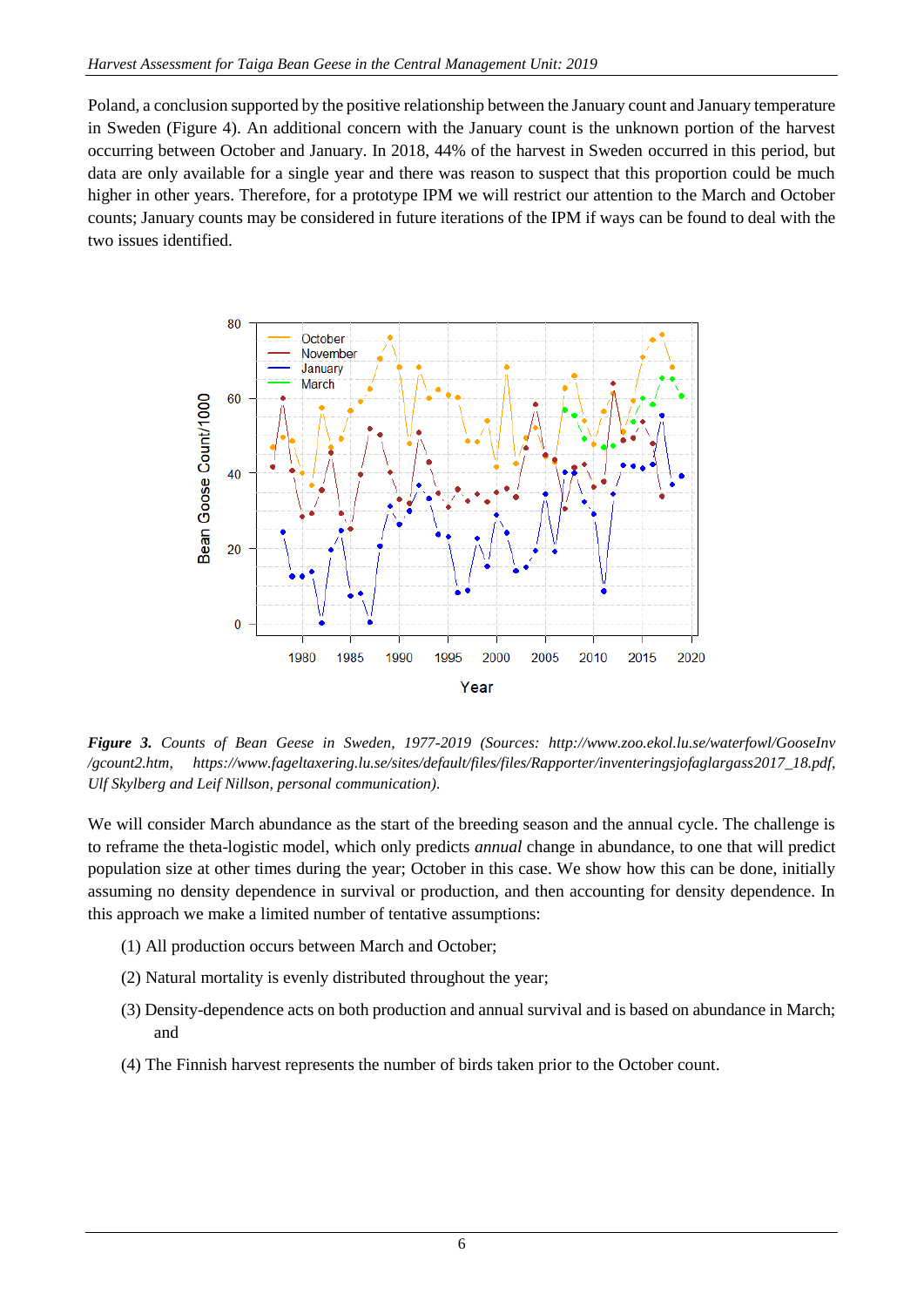

*Figure 4. January counts of Bean Geese by year in Sweden as a function of average January temperature at the Malmo Airport in southern Sweden (Source: https://www.tutiempo.net/clima/ws-26360.html).* The dashed line is the best fitting linear model.

To accommodate counts at two times during the year, we begin with the theta-logistic model with density dependence:

$$
N_{t+1} = N_t + N_t r \left( 1 - \left( \frac{N_t}{K} \right)^{\theta} \right) - H_t
$$
  
(1)  

$$
= N_t \left( 1 + r \left( 1 - \left( \frac{N_t}{K} \right)^{\theta} \right) \right) - H_t
$$

where *N* is population size, *r* is the intrinsic (or maximum) rate of growth, *K* is carrying capacity,  $\theta$  is a parameter describing the type of density dependence (i.e. concave, linear, or convex), *H* is total harvest, and *t* is year. Now we omit harvest and density dependence:

$$
N_{t+1} = N_t + N_t r
$$
  

$$
= N_t (1+r)
$$

The expression  $(1+r)$  is the finite rate of population growth, which can also be expressed in terms of survival from natural causes, *ψ*, and production, *δ*:

(3) 
$$
N_{t+1} = N_t \psi + N_t \psi \delta
$$

$$
= N_t (\psi + \psi \delta)
$$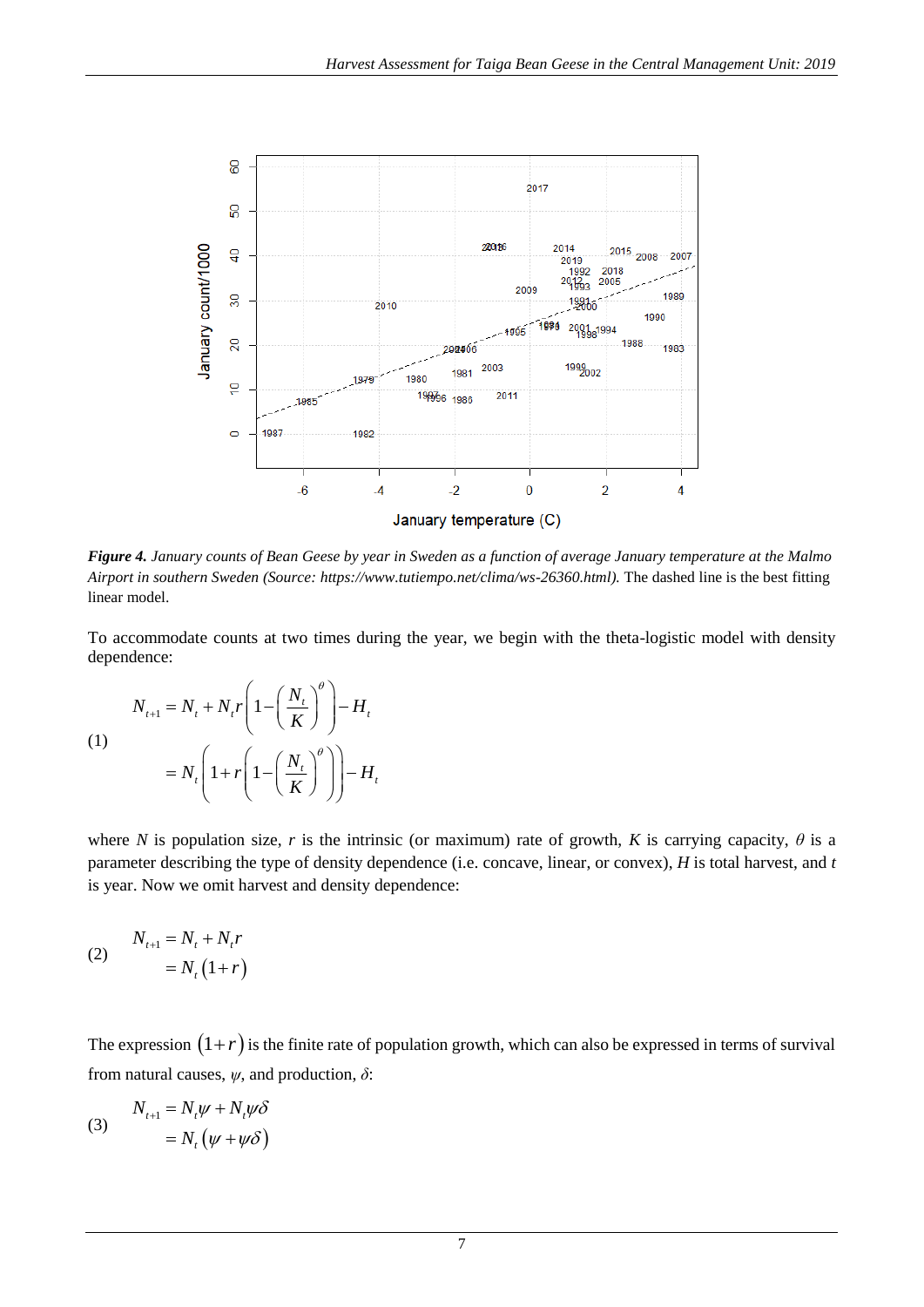Therefore:

(4) 
$$
1 + r = \psi + \psi \delta
$$

$$
r = \psi + \psi \delta - 1
$$

In the theta-logistic model, the *realized* rate of growth,  $r'$ , is based on the size of the population relative to carrying capacity:

$$
(5) \qquad r' = r \left( 1 - \left( \frac{N_t}{K} \right)^{\theta} \right)
$$

Thus, to incorporate density dependence into a model with explicit survival and production rates, we simply

multiply both sides of Equation 4 by 
$$
\left(1 - \left(\frac{N_t}{K}\right)^{\theta}\right)
$$

(6) 
$$
r\left(1-\left(\frac{N_t}{K}\right)^{\theta}\right) = (\psi + \psi \delta - 1)\left(1-\left(\frac{N_t}{K}\right)^{\theta}\right)
$$

And now by substitution in our original theta-logistic model:

$$
(7) \qquad N_{t+1} = N_t \left\{ 1 + \left[ \left( \psi \left( 1 + \delta \right) - 1 \right) \left( 1 - \left( \frac{N_t}{K} \right)^{\theta} \right) \right] \right\} - H_t
$$

Having survival and production as explicit parameters allows us to implement our assumptions concerning timing of annual events. Thus, we predict abundance in October as:

(8) 
$$
N_t^0 = N_t + N_t \left[ \left( \psi^{\frac{\gamma}{\gamma_{12}}} \left( 1 + \delta^1 \right) - 1 \right) \left( 1 - \left( \frac{N_t}{K} \right)^{\theta} \right) \right] - H_t^F
$$

in which we assume seven months of natural mortality, all the reproduction, and a portion of the harvest occur prior to the October count, where  $H_t^F$  represents the harvest in Finland.

We can estimate the joint posterior distribution of model parameters using prior distributions supplied by Johnson et al. (2018) and available monitoring data. To fit the IPMs we plan to use JAGS 4.3.0 (Plummer 2003), run in the R computing environment (R Core Team 2018) using runjags (Denwood 2016). Our intent is to complete model development in early 2020.

*Management objectives –* The International Single Species Action Plan (ISSAP) calls for restoring and then maintaining the population of Taiga Bean Geese in the Central MU at a level of 60,000 – 80,000 individuals in winter. Based on this goal, a possible objective function for calculating dynamic harvest strategies as a solution to a Markov decision process (MDP) (Marescot et al. 2013) is:

$$
V^*\left(H_{t} | N_{t}\right) = \underset{(H_{t} | N_{t})}{\arg \max} \left\{ \sum_{t=1}^{\infty} \left(1 + e^{\left( | (N_{t+1} | N_{t}, H_{t}) - \alpha | - \beta \right)}\right)^{-1} \right\},
$$

where the optimum value  $V^*$  of a harvest strategy maximizes cumulative, expected population utility over an infinite time horizon. For example, consider a population goal of  $\alpha = 70,000$  Taiga Bean Geese, and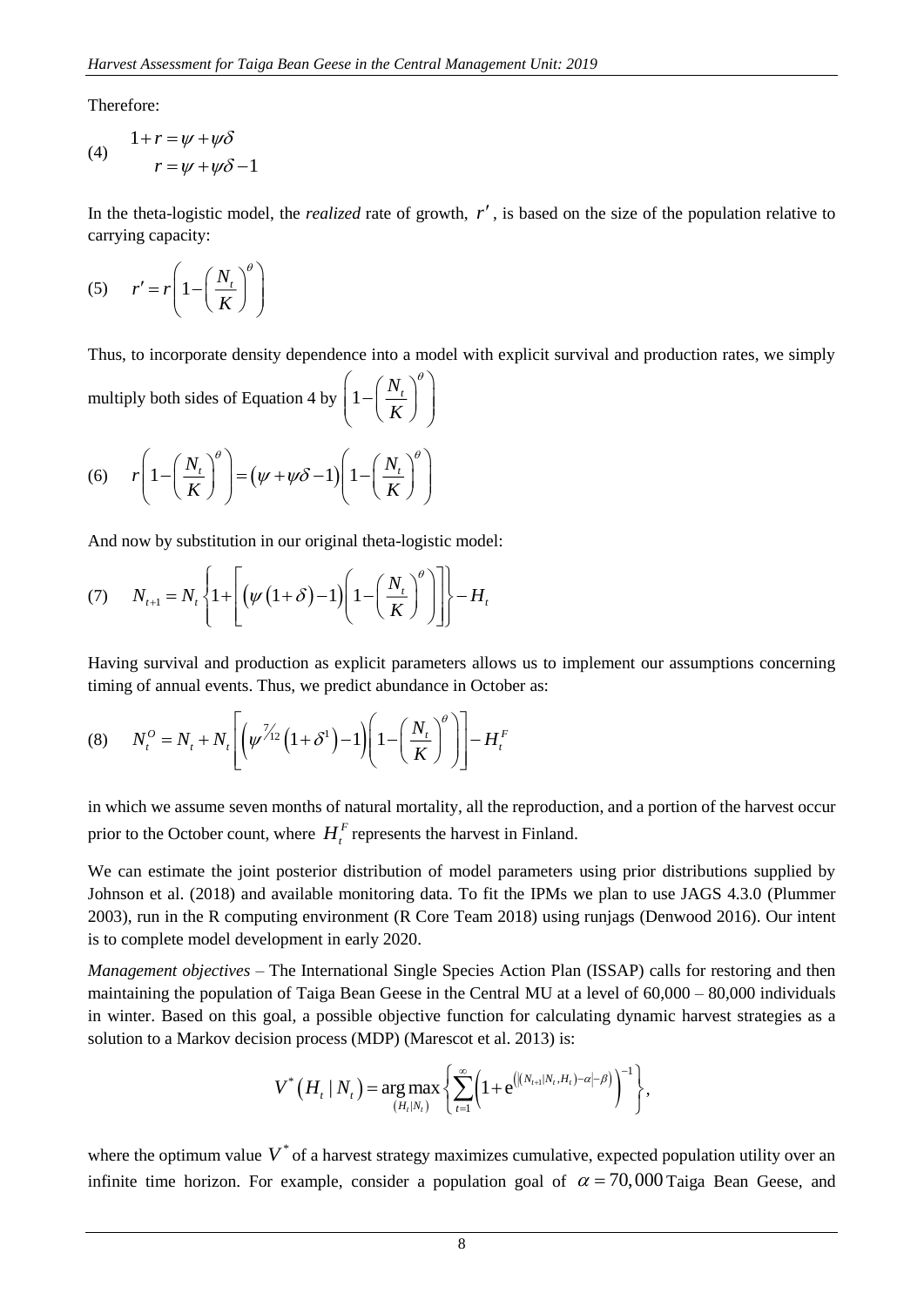inflection points of  $[\alpha-\beta,\alpha+\beta]$ , where  $\beta=15,000$ . This utility function expresses near-complete satisfaction with population sizes in the range 60,000-80,000, with satisfaction declining for population sizes outside this range (Fig. 5). The form of this utility function is similar to that used for AHM of Pink-footed Geese (Johnson and Madsen 2016). However, we recognize that utility for population sizes above 80,000 may not decline (or not decline rapidly) because Taiga Bean Geese do not cause as much conflict with agriculture as do Pink-footed Geese. Thus, we emphasize that this figure is for illustrative purposes only.



*Figure 5. Possible utility of population sizes of Taiga Bean Geese in the Central MU, relative to the population goal of 70,000.*

Note that this approach does *not* explicitly account for the value of harvest, but rather assumes harvest is merely a tool to maintain population abundance within acceptable limits. Yet we know that hunters value the hunting opportunity afforded by sustainable populations of waterbirds (Buij et al. 2017). Thus, we can specify (at least) two, potentially competing objectives. One is to maintain population size within a range that satisfies conservation, agricultural, and public health and safety concerns. Another is to maximize sustainable hunting opportunity. Therefore, we can consider a utility function that accounts for both the desire to maintain a population near its goal and the desire to provide sustainable hunting opportunities:

$$
V^*\left(H_t \mid N_t\right) = \underset{(H_t \mid N_t)}{\arg \max} \left\{ \sum_{t=1}^{\infty} \left[ w \left(1 + e^{\left( \left|(N_{t+1} \mid N_t, H_t) - \alpha \right| - \beta \right)} \right)^{-1} + \left(1 - w\right) \frac{\left(H_t \mid N_t\right)}{\max\left(H_t\right)} \right] \right\},
$$

where  $0 \le w \le 1$  is the relative degree of emphasis on maintaining the population near its goal. The second term is the relative value of harvest, scaled by the maximum harvest under consideration. Thus,  $w = 1$ represents a sole objective related to population size and  $w = 0$  represents a sole objective of maximizing sustainable harvest. Values of *w* intermediate between 0 and 1 represent a mix of both objectives. The assignment of weights is not the purview of scientists, but of decision makers who must judge how best to balance the desires of different stakeholder interests. It will eventually be necessary to construct a utility function such as that described above before an AHM strategy can be derived for Taiga Bean Geese.